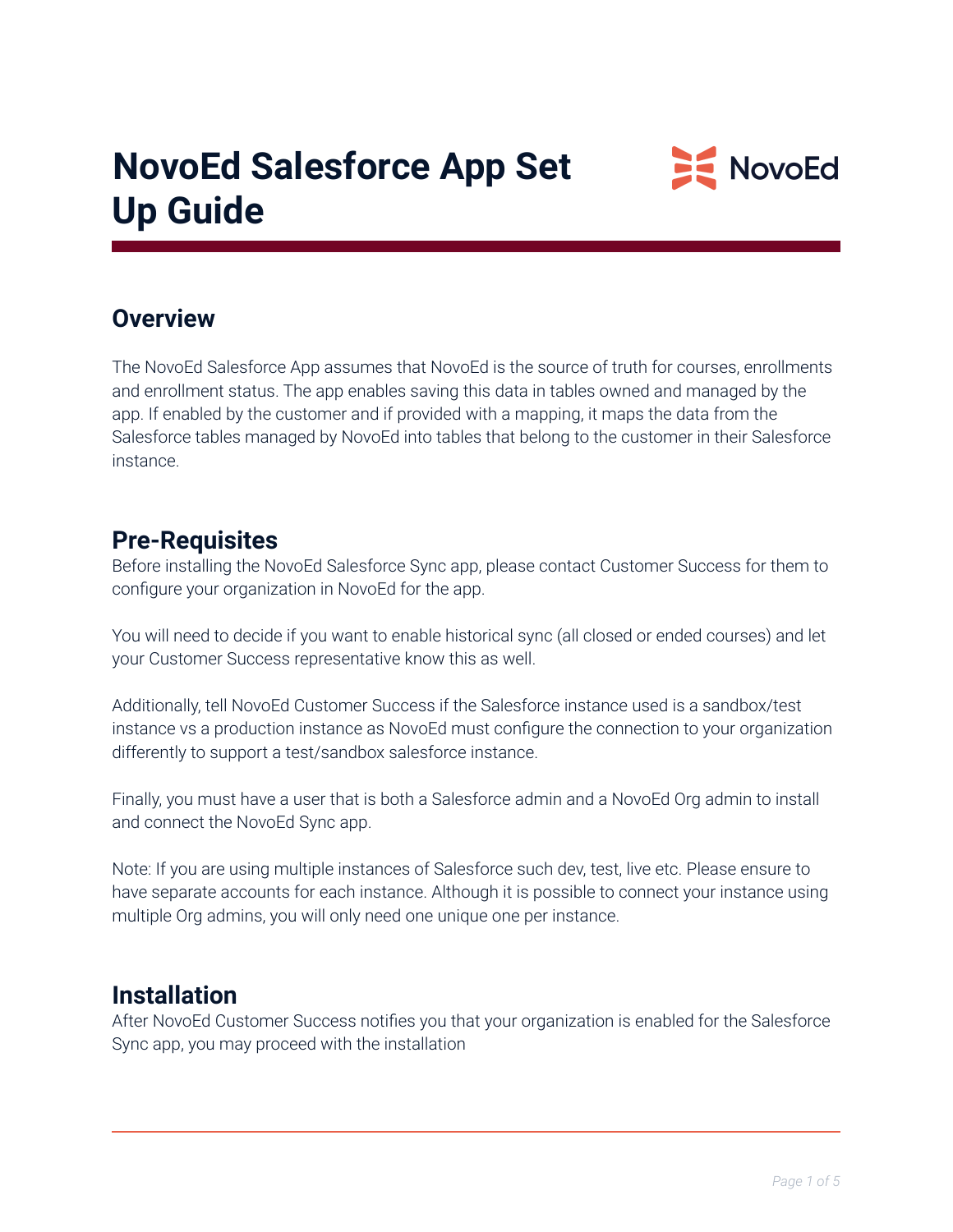

The Salesforce app can currently be installed by a Salesforce Admin with the following URL, modified for your custom domain as needed:

● <https://login.salesforce.com/packaging/installPackage.apexp?p0=04t2L000000Iwgp>

If a custom domain is used, then "login.salesforce.com" needs to be replaced with your custom domain.

- E.g.: If your custom domain is "myinstitution.my.salesforce.com
- Then you must replace "login.salesforce.com" with your domain, e.g. https://**myinstitution**.my.salesforce.com/packaging/installPackage.apexp?p0=04t2L0000 00Iwgp

This app will be marked as "Beta" at this time before it is submitted to App Exchange. This is planned in the future.

Please Note: When installing, give access to Admins only.

| <b>Install NovoEd Sync</b><br>By NovoEd, Inc. |                                                                              |                     |                       |  |  |  |  |  |  |  |
|-----------------------------------------------|------------------------------------------------------------------------------|---------------------|-----------------------|--|--|--|--|--|--|--|
|                                               | $\frac{1}{2}$ $\frac{1}{2}$<br>Installing and granting access to admins Only |                     |                       |  |  |  |  |  |  |  |
| <b>App Name</b>                               | <b>Publisher</b>                                                             | <b>Version Name</b> | <b>Version Number</b> |  |  |  |  |  |  |  |
| NovoEd Sync                                   | NovoEd, Inc.                                                                 | development         | $1.0$ (Beta 5)        |  |  |  |  |  |  |  |
|                                               |                                                                              |                     |                       |  |  |  |  |  |  |  |

## **Launch and Connect App**

The NovoEd app can be launched from the App Launcher in Salesforce in order to connect to NovoEd for syncing.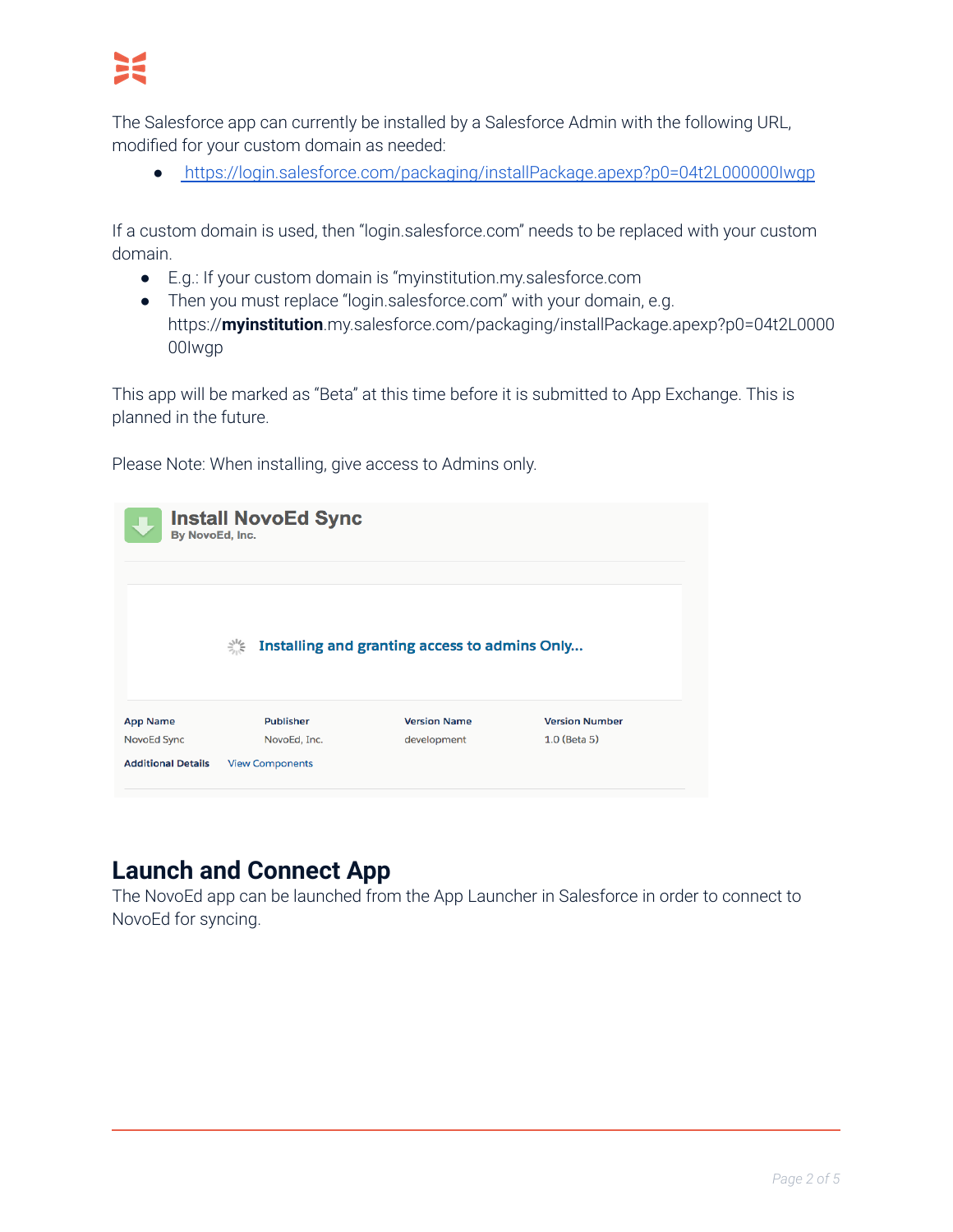#### App Launcher (ම salesforce Sales Service Marketing Work.com Si agile accelerator Site.com Salesforce Chatter Content Agile Accelerator Wa **E**NovoEd Re no NovoEd.com Warehouse Recruiting novosync

Launching will show a "NovoEd Setup tab that may be used to connect with NovoEd via OAUTH. Please authenticate to NovoEd with an Org Admin account.

When prompted to allow NovoEd.com to allow access to basic information and to access and manage your data, please select Allow.

# **Viewing Synced Data**

After connecting, the app will sync course, enrollment, and user data. The app has tabs with default views for each of these data sources. You may also create custom views.

| Home | <b>NovoEd Setup</b>                                                               | <b>NovoEd Courses</b> |                              | <b>Novoed Enrollments</b>           | <b>NovoEd Users</b>                       | ÷          |                        |  |                                                                                                                                |              |                                   |  |                                     |
|------|-----------------------------------------------------------------------------------|-----------------------|------------------------------|-------------------------------------|-------------------------------------------|------------|------------------------|--|--------------------------------------------------------------------------------------------------------------------------------|--------------|-----------------------------------|--|-------------------------------------|
|      | <b>Create New</b><br><b>NovoEd Courses</b><br>Help for this Page<br>$\equiv$ Home |                       |                              |                                     |                                           |            |                        |  |                                                                                                                                |              |                                   |  |                                     |
|      | <b>Recent Items</b>                                                               | View: All C           | Go!                          | Edit   Create New View              |                                           |            |                        |  |                                                                                                                                |              |                                   |  |                                     |
|      | NovoEdUser-0011<br>NovoEdEntrollme<br>NovoEdCourse-0003                           |                       | <b>Recent NovoEd Courses</b> |                                     |                                           | <b>New</b> |                        |  |                                                                                                                                |              |                                   |  | <b>Recently Viewed</b><br><b>IC</b> |
|      | NovoEdUser-0007                                                                   | <b>NovoEd Course</b>  |                              | <b>ID</b> Catalog ID                | <b>Name</b>                               |            |                        |  | Course End Date Description Enrollment Limit In Days Is Self Paced Official Release Date Parent Course Catalog ID Release Date |              |                                   |  |                                     |
|      | NovoEdEntrollme<br>NovoEdUser-0008                                                | NovoEdCourse-<br>0003 |                              |                                     | 3,769 ktb master_clone1 KTB_Master_Clone1 |            |                        |  |                                                                                                                                |              | 1/4/2018 12:00 AM ktb master      |  | 1/1/2018<br>12:00 AM                |
|      | NovoEdEntrollme<br>NovoEdCourse-0002                                              | 0002                  |                              | NovoEdCourse-<br>3,768 ktb_master   | <b>KTB</b> Master                         |            |                        |  |                                                                                                                                | n            | 1/4/2018 12:00 AM ktb master      |  | 1/1/2018<br>12:00 AM                |
|      | NovoEdEntrollme<br>NovoEdUser-0001                                                | 0001                  |                              | NovoEdCourse- 3,728 ksp_salesforce1 | <b>KSP Salesforce1</b>                    |            |                        |  | 365                                                                                                                            | $\checkmark$ | 1/4/2018 12:00 AM ksp salesforce1 |  | 1/1/2018<br>12:00 AM                |
|      |                                                                                   | NovoEdCourse-<br>nono |                              | 3,726 ktb_salesforce1               | <b>KTB Salesforce1</b>                    |            | 12/15/2018<br>12:00 AM |  |                                                                                                                                |              | 1/4/2018 12:00 AM ktb salesforce1 |  | 1/1/2018<br>12:00 AM                |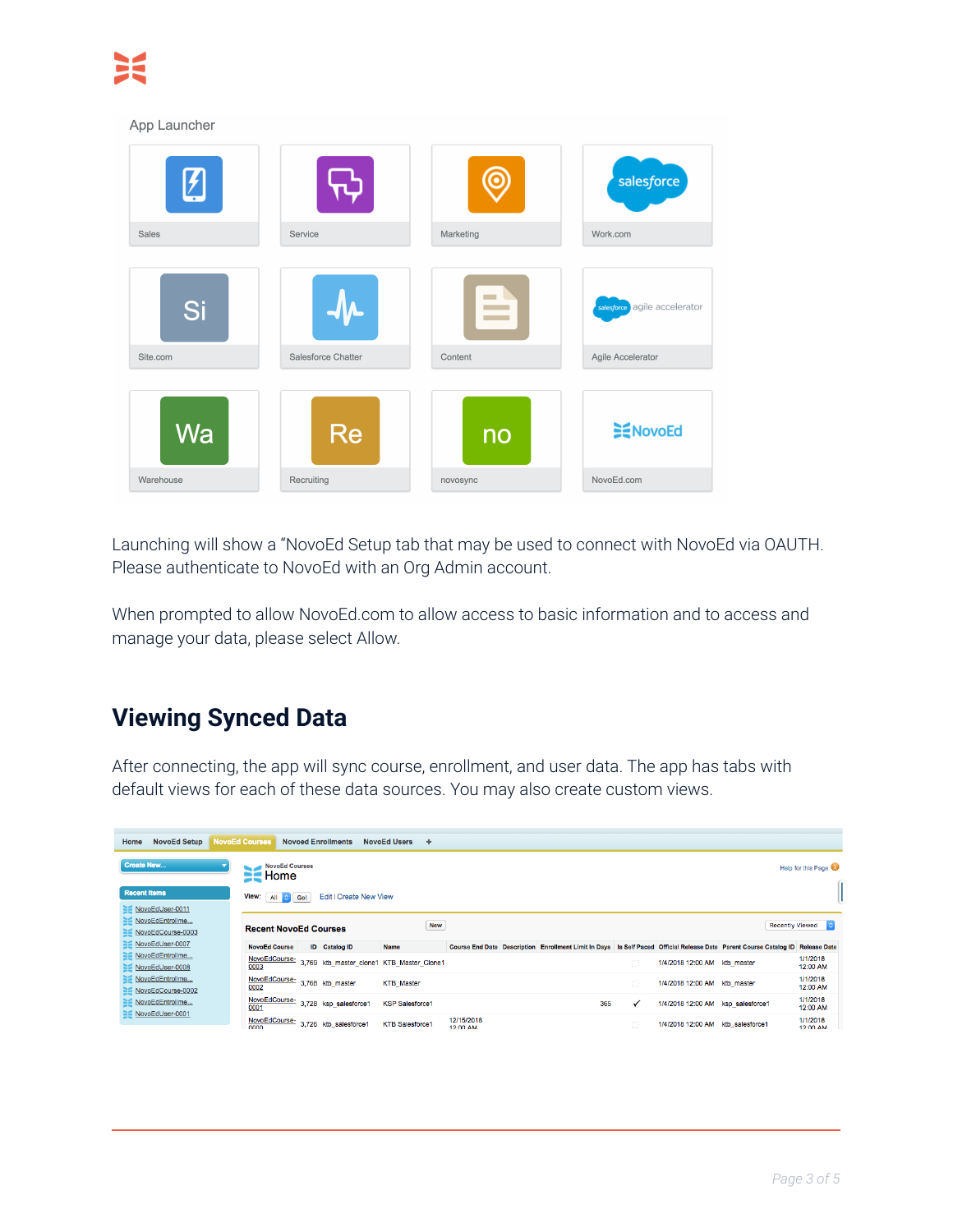# **Data Dictionary**

Here are the data sources that NovoEd will keep updated in NovoEd-controlled salesforce tables:

- Courses table
	- name
		- varchar(255) DEFAULT NULL
		- id
- int(11) NOT NULL
- catalog\_id
	- varchar(255) NOT NULL, UNIQUE
- parent\_course\_catalog\_id
	- varchar(255) NOT NULL, UNIQUE
- parent\_course\_id
	- int(11) NOT NULL
- o official release date
	- datetime DEFAULT NULL
- release\_date
	- datetime DEFAULT NULL
- end\_date
	- datetime DEFAULT NULL
- o close date
	- datetime DEFAULT NULL
- is\_self\_paced
	- tinyint(1) DEFAULT '0'
- type\_of\_registration
	- int(11) DEFAULT '0'
	- Values:
		- 0 Free and open to public
		- $\bullet$  1 Paid
		- 2 Free with paid certificate
		- 3 Closed Enrollment
		- 4 Open enrollment within your organization
- enrollment\_limit\_in\_days
	- int(11) DEFAULT NULL
- description
	- text
- Learners table:
	- external\_id
		- VARCHAR(255)